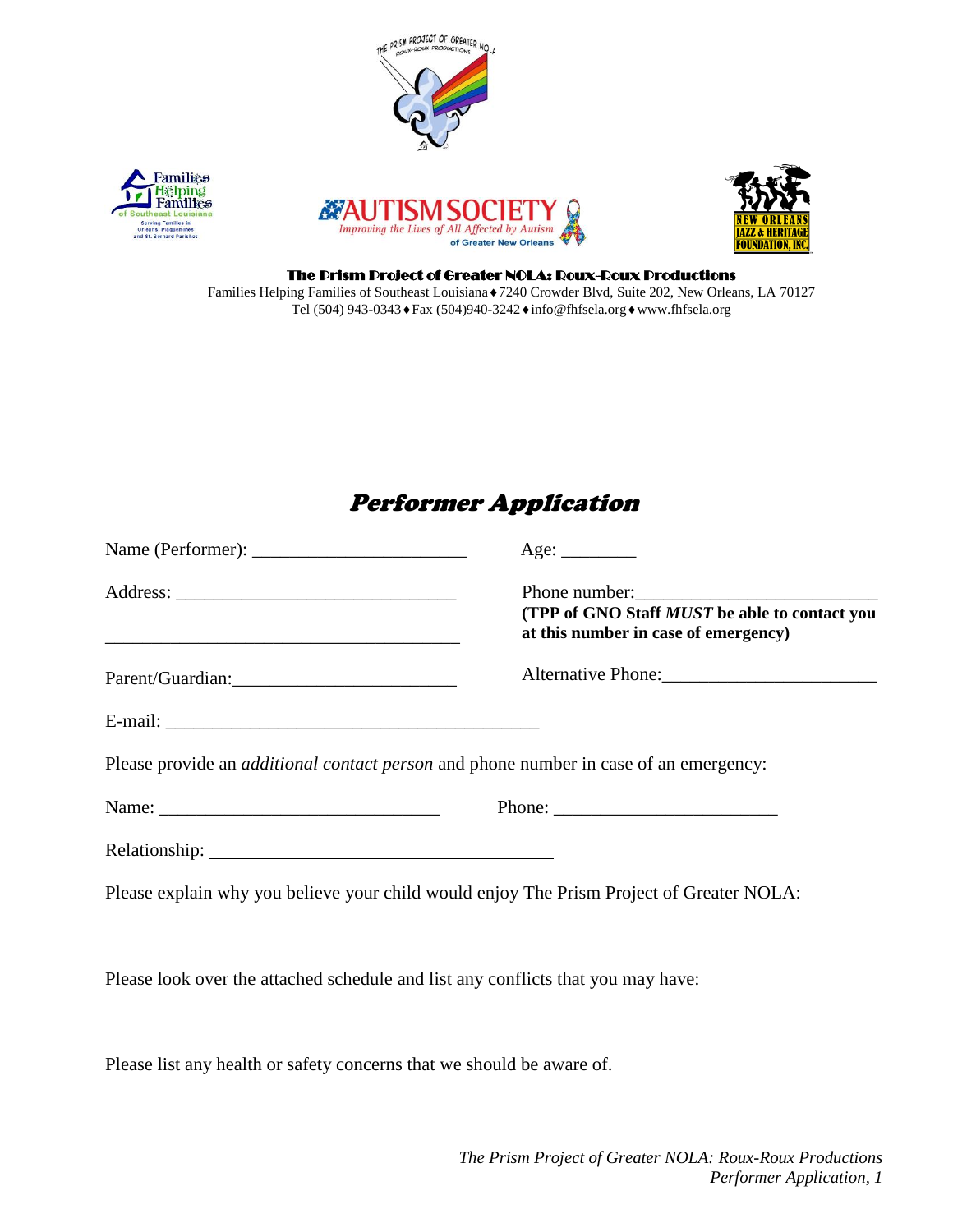

Families Helping Families of Southeast Louisiana◆7240 Crowder Blvd, Suite 202, New Orleans, LA 70127 Tel (504) 943-0343 ♦ Fax (504) 940-3242 ♦ info@fhfsela.org ♦ www.fhfsela.org

Media Release: Students may be videotaped and photographed periodically for educational purposes. If this media is shared with another party, your child's name will not be used unless you have signed that form.

I have read the above statement and will allow my child to be videotaped

\_\_\_\_\_\_\_\_\_\_\_\_\_\_\_\_\_\_\_\_\_\_\_\_\_\_\_\_\_\_\_\_\_\_\_\_\_\_ Date: \_\_\_\_\_\_\_\_\_\_\_\_\_\_\_

**Signature of Parent or Guardian** 

**APPLICATION DUE BY JANUARY 15rd, 2016.** We will be operating on a first-come-first serve basis as we have limited space, therefore the sooner the application is in the better chance of enrolling in TPP of GNO. **Cost is \$40.** Make checks out to **Families Helping Families of Southeast Louisiana.** Please **mail application**  to: Kelly Fischer, C/O Families Helping Families of Southeast Louisiana, 7240 Crowder Blvd., Suite 202, New Orleans, LA 70127 or **email** the application to **kfischer@bsu.edu.** Please e-mail Mrs. Fischer at [kfischer@bsu.edu](mailto:kfischer@bsu.edu) or call 504-943-0343 to let us know you are coming. **SEE YOU ON January 23, 2016!**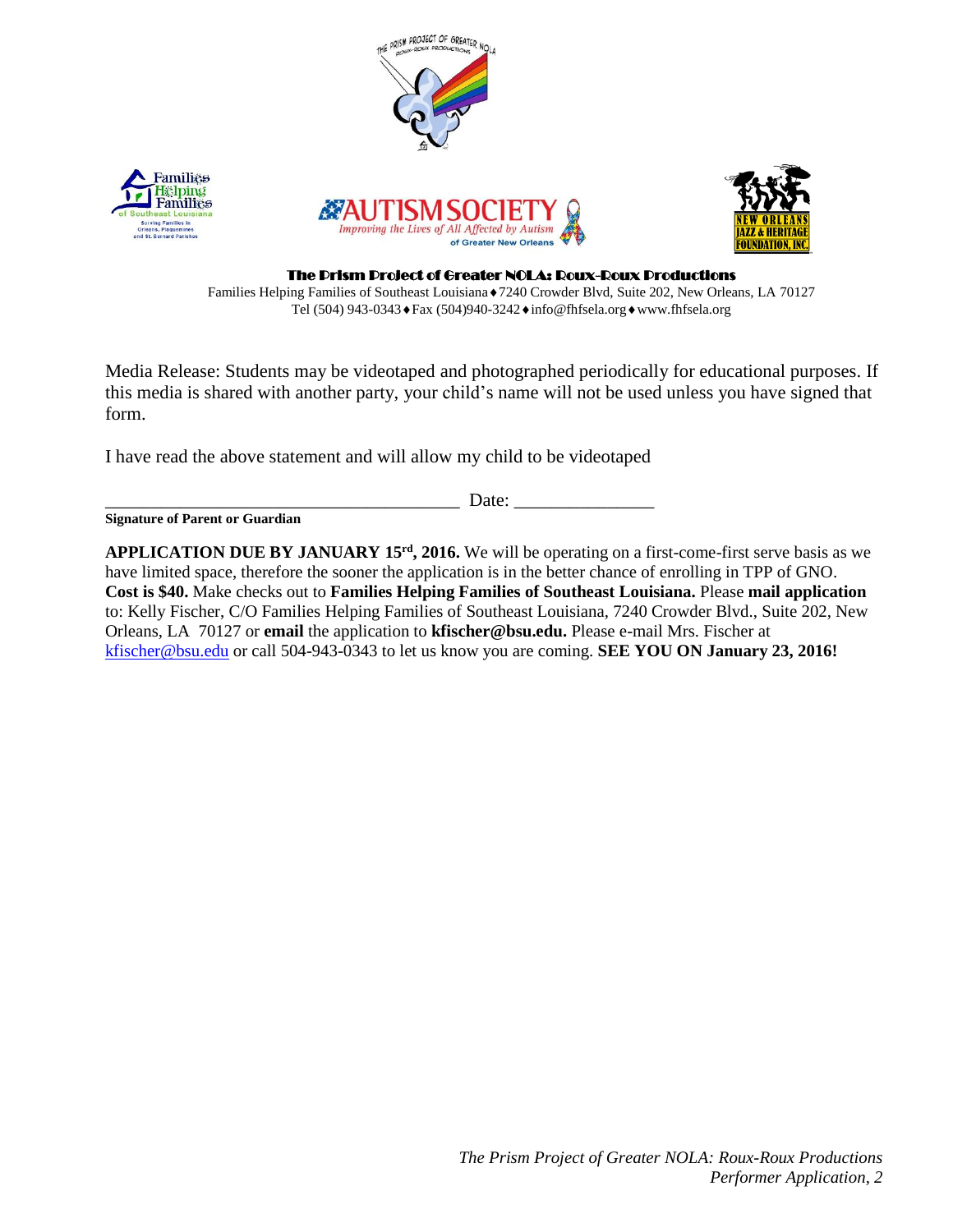







The Prism Project of Greater NOLA: Roux-Roux Productions

Families Helping Families of Southeast Louisiana ♦7240 Crowder Blvd, Suite 202, New Orleans, LA 70127 Tel (504) 943-0343 ♦ Fax (504) 940-3242 ♦ info@fhfsela.org ♦ www.fhfsela.org

## Performer Information

In order to help our staff get to know your child as quickly as possible and to design the best possible experience for your child, please take a few minutes to fill out the following questions.

| Name:                      | (Performer) Age: | Date of Birth: |  |
|----------------------------|------------------|----------------|--|
| Exceptionality (optional): |                  |                |  |

Things I like (people, places, things, activities that create excitement, happiness, and engagement):

This is how I show I am happy:

Things I do not like (people, places, things and situations that cause upset, anger, sadness, and / or frustration):

This is how I show I am angry:

If I'm scared, this is how I react:

*The Prism Project of Greater NOLA: Roux-Roux Productions Performer Application, 3* When I am scared or angry, or frustrated, or overstimulated, I need you to: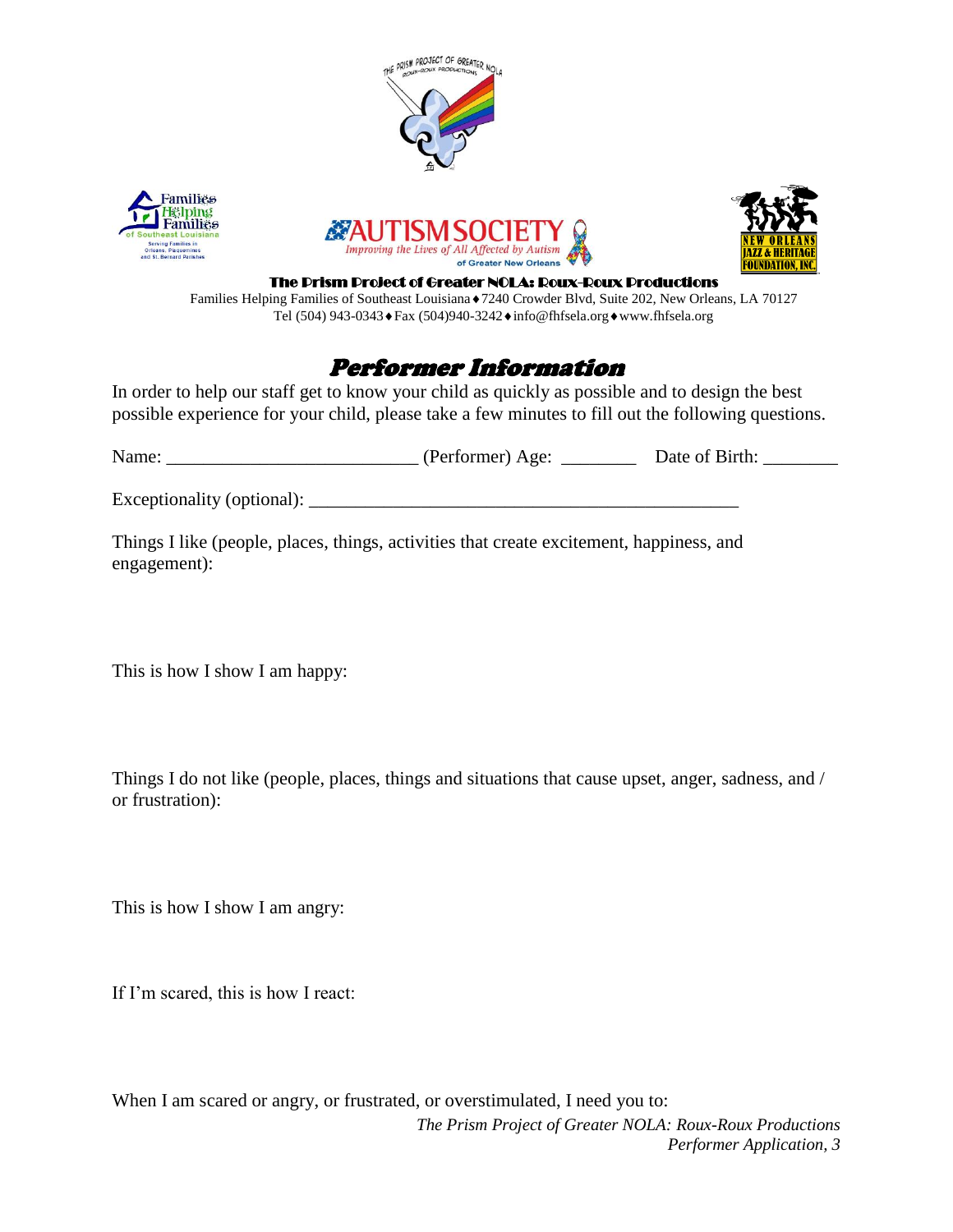







The Prism Project of Greater NOLA: Roux-Roux Productions Families Helping Families of Southeast Louisiana ♦7240 Crowder Blvd, Suite 202, New Orleans, LA 70127 Tel (504) 943-0343 ♦ Fax (504) 940-3242 ♦ info@fhfsela.org ♦ www.fhfsela.org

I communicate best when (gesturing, speaking, behaving in a certain way, using a communication device, using sign language):

I understand best when (shown, shown and told how, using hand-over-hand techniques):

I need help with:

Tell us about your child's unique talents and / or interests.

Does your child have a specific medical or mental health diagnosis of which we need to be aware?

Is there anything else you think might be helpful for us to know about your child?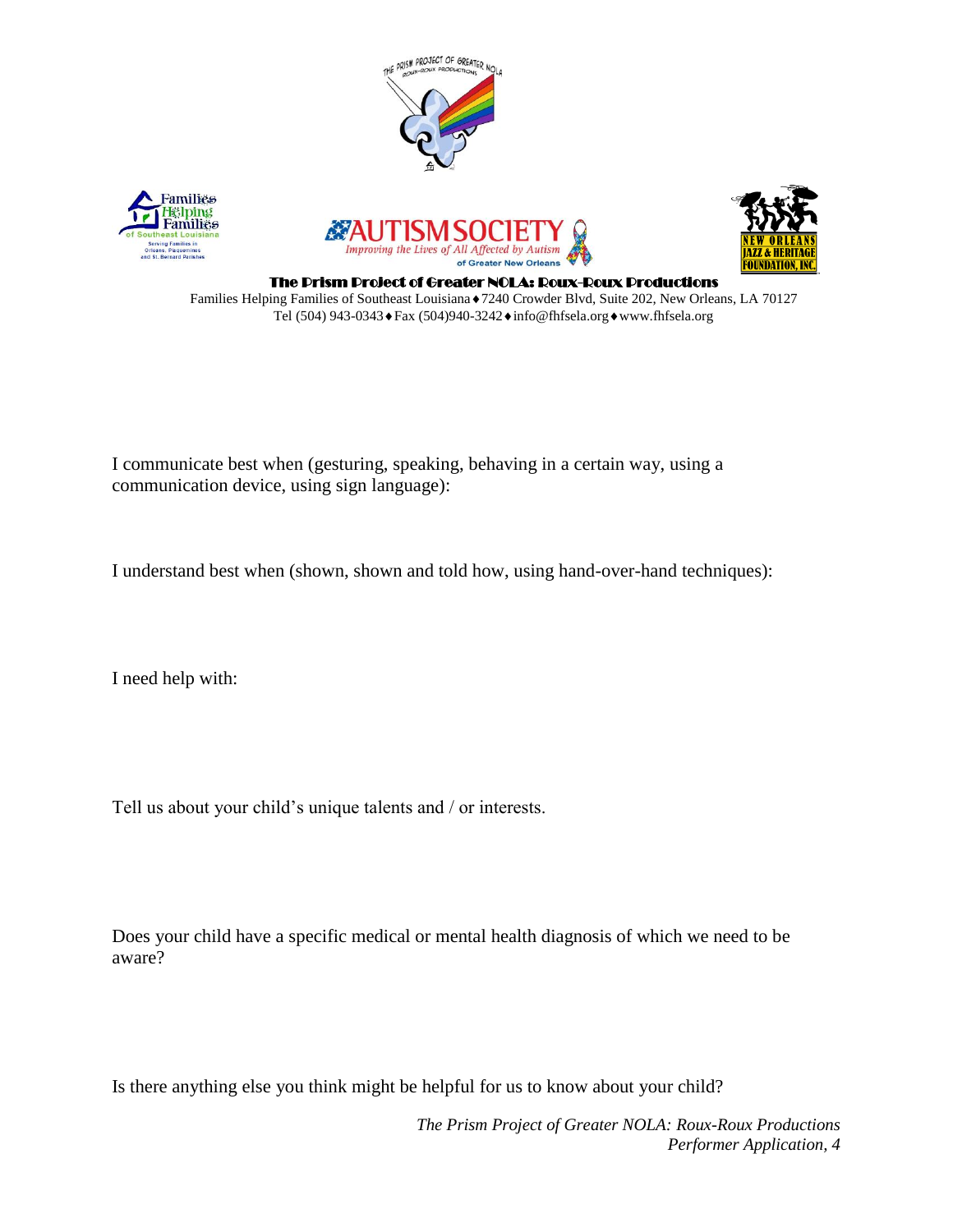







#### The Prism Project of Greater NOLA: Roux-Roux Productions

Families Helping Families of Southeast Louisiana◆7240 Crowder Blvd, Suite 202, New Orleans, LA 70127 Tel (504) 943-0343 ♦ Fax (504) 940-3242 ♦ info@fhfsela.org ♦ www.fhfsela.org

# 2016 TPP of GNO Parent/Performer Rehearsal Schedule

| Date                   | Time             | What                                       | Where |
|------------------------|------------------|--------------------------------------------|-------|
| January 23rd           | $10 - 11AM$      | Parent/Performer<br>Orientation            |       |
| January 30th           | $10 - 11:30AM$   | Rehearsal #1                               |       |
| February 6th           |                  | <b>NO REHEARSAL -</b><br><b>Mardi Gras</b> |       |
| February 13th          | $10 - 11:30AM$   | Rehearsal #2                               |       |
| February 20th          | $10 - 11:30AM$   | Rehearsal #3                               |       |
| February 27th          | $10 - 11:30AM$   | Rehearsal #4                               |       |
| March 5 <sup>th</sup>  | $10 - 11:30AM$   | Rehearsal #5                               |       |
| March 12th             | $10 - 11:30AM$   | Rehearsal #6                               |       |
| March 19 <sup>th</sup> | $10 - 11:30AM$   | Rehearsal #7                               |       |
| March 26 <sup>th</sup> |                  | <b>NO REHEARSAL –</b><br><b>Easter</b>     |       |
| April 2 <sup>nd</sup>  | $10 - 11:30AM$   | Rehearsal #8                               |       |
| April 9th              | $10 - 11:30AM$   | Rehearsal #9                               |       |
| April 16th             | $10 - 11:30AM$   | <b>Dress Rehearsal</b>                     |       |
| April 22nd<br>(FRIDAY) | $5:30 - 6:30$ PM | <b>Final Dress</b><br><b>Rehearsal</b>     |       |
| April 23rd             | 2PM              | <b>PERFORMANCE!</b>                        |       |